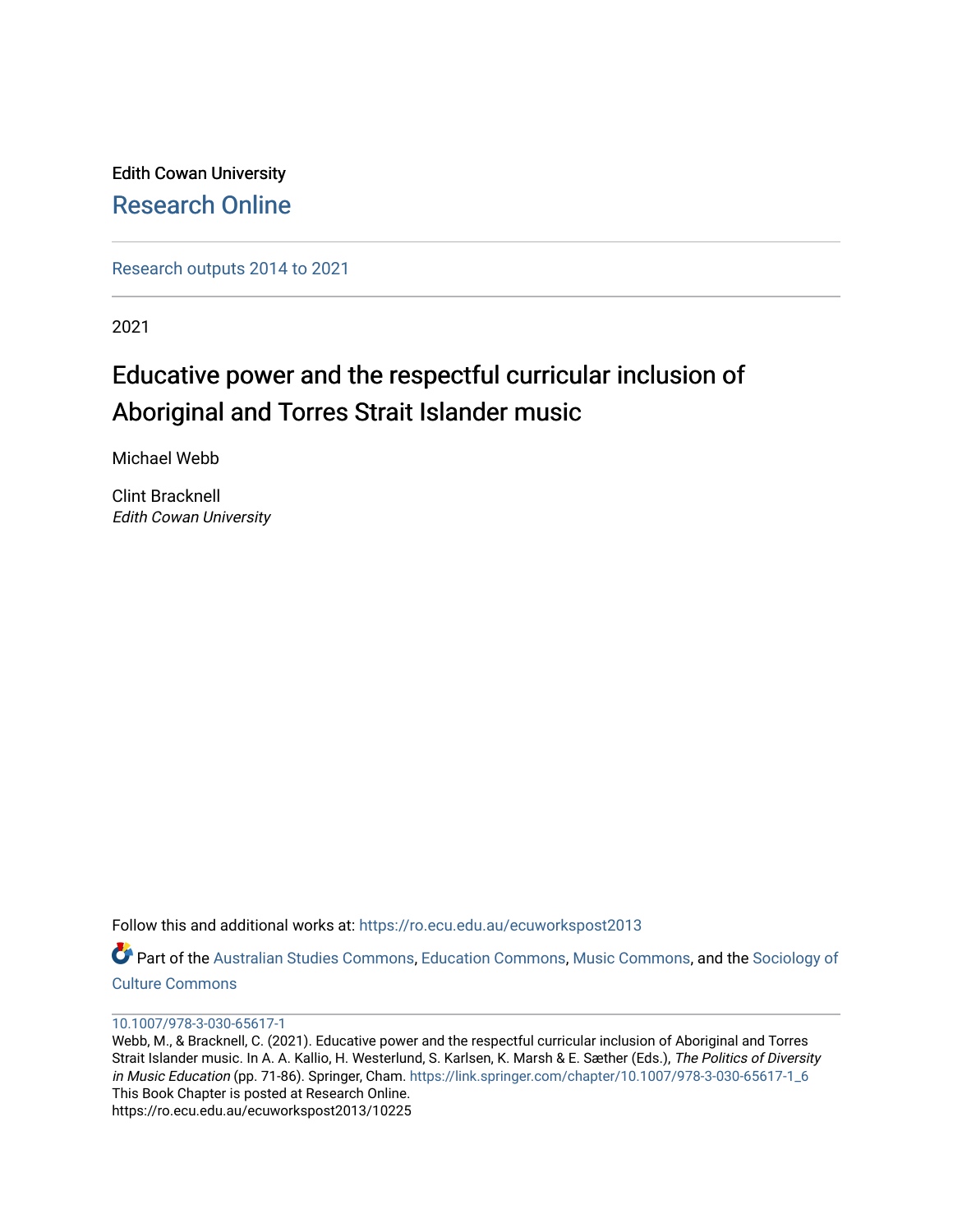## Educative Power and the Respectful Curricular Inclusion of Aboriginal and Torres Strait Islander Music



Michael Webb and Clint Bracknell

Abstract This chapter argues for the full, respectful curricular inclusion of Aboriginal and Torres Strait Islander music in order to promote a more balanced and equitable social and cultural vision of the nation-state in Australian schools. It challenges views that claim Indigenous cultures have been irretrievably lost or are doomed to extinction, as well as the fixation on musical authenticity. We propose that the gradual broadening of Indigenous musical expressions over time and the musical renaissance of the new millennium have created an unprecedented opportunity for current music educators to experience the educative power of Aboriginal and Torres Strait Islander music. This means that culturally nonexposed music teachers can employ familiar musical-technical approaches to the music even as they begin to more fully investigate the music's cultural-contextual meanings. The chapter considers issues that impinge on the music's educative power, especially those relating to its definition, its intended audiences, and pedagogies. It aims to help clear the way for the classroom to become an environment in which students can sense the depth and vitality of contemporary Australian Indigenous music.

Keywords Indigenous music · Aboriginal and Torres Strait Islander music · Partnership pedagogy · Educative power

M. Webb  $(\boxtimes)$ 

C. Bracknell

e-mail: [c.bracknell@ecu.edu.au](mailto:c.bracknell@ecu.edu.au)

This essay is based on the authors' experience in collaborating in the design and delivery of a tertiary course on Aboriginal and Torres Strait Islander music for pre-service music educators at the Sydney Conservatorium of Music (The University of Sydney), 2016–2018. Thomas Fienberg, whose work is mentioned in the chapter, taught the unit in 2019.

Sydney Conservatorium of Music, The University of Sydney, Camperdown, NSW, Australia e-mail: [michael.webb@sydney.edu.au](mailto:michael.webb@sydney.edu.au)

Kurongkurl Katitjin Centre for Indigenous Australian Education & Research, Western Australian Academy of Performing Arts – WAAPA, Edith Cowan University, Joondalup, WA, Australia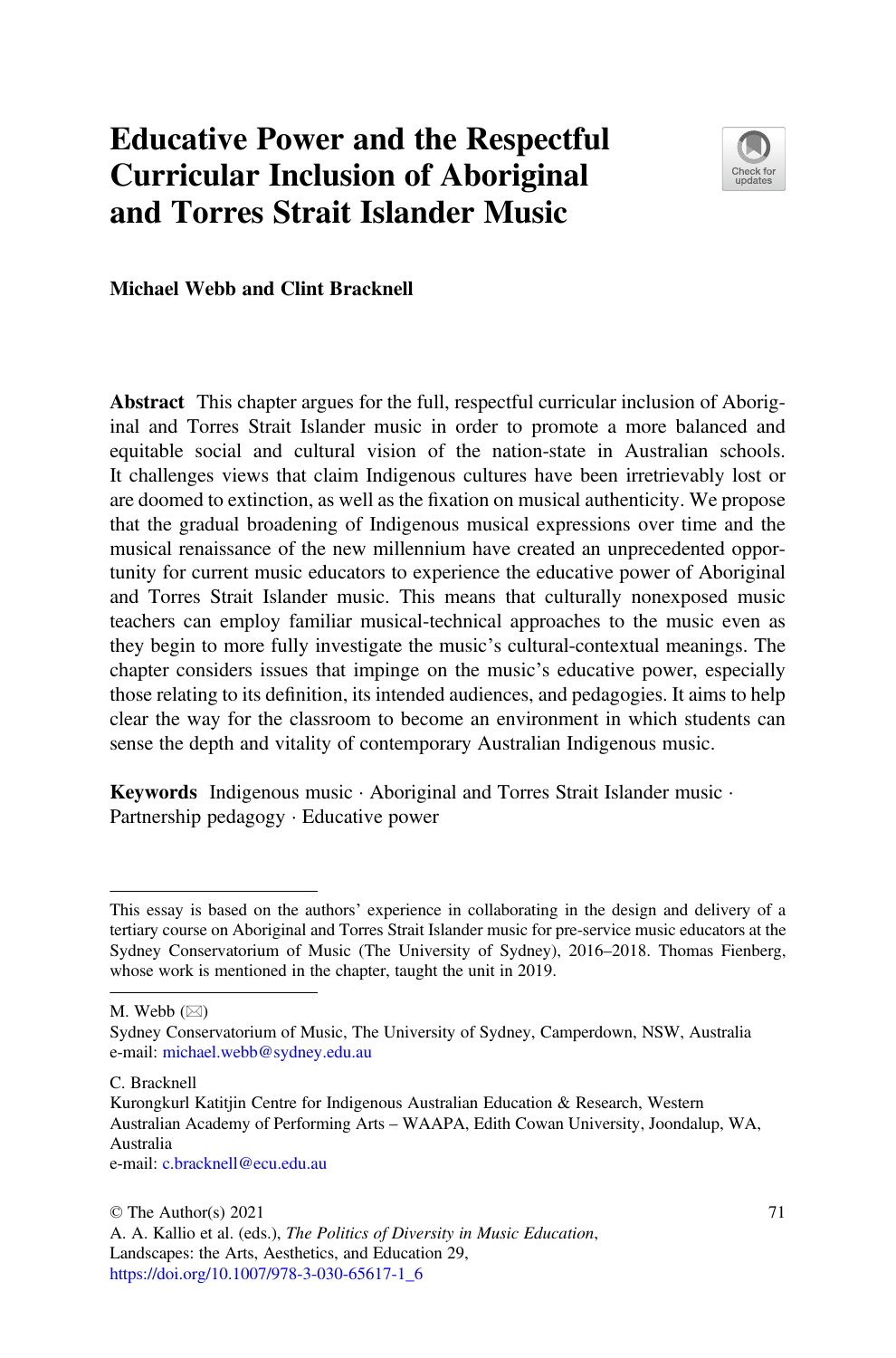### 1 Introduction

In his memorable Redfern Park speech, to mark 1993 as the United Nations International Year for the World's Indigenous People, Australian Prime Minister Paul Keating (1992) acknowledged that colonists "smashed the traditional way of life" of Aboriginal and Torres Strait Islander peoples. The British colonists' assumption of racial superiority drove their relentless assault on established Indigenous customs that had been practiced over vast expanses of territory and time. The rapid and prolonged endangerment of numerous unique languages and performance traditions that followed was but one result of a denial of Indigenous sovereignty. A politics of exclusion developed around two of the settler colonists' founding ideologies. First, "terra nullius", the doctrine that no one was here when the settler colonists arrived ensured that the autochthonous residents and their cultural expressions were pushed to the margins of the national story. Second, the notion of the "noble savage", meant that Indigenous music created as a result of European colonization was for decades overlooked on the grounds that it was derivative or inauthentic (Guy 2015), just as Indigenous peoples with a non-Indigenous parent were denigrated as 'half-caste', a supposed "contaminated version of a pristine and primitive race" (Rowse 2017, p. 4).

This chapter challenges the long-term lack of engagement between Australia's mainstream music education system and Aboriginal and Torres Strait Islander musical cultures. Such persistent indifference and inertia in educational policy and practice may be seen to perpetuate colonial logics and counter curricular ideals of cultural respect and inclusion. For purposes of remediation, we trace this history of educational neglect in an attempt to clear a path for corrective action on the grounds that Australia's Indigenous music possesses "educative power" (Boyea 1999, p. 32). By this, following Boyea (1999), we argue that Aboriginal and Torres Strait Islander music can be "looked at from within the culture as part of the culture and from outside the culture as music only, music in itself. It can be examined for its meanings or simply for its musical traits" (p. 32). As Boyea elaborates, the music "can be looked at functionally or aesthetically, spiritually or secularly, as an object for observation and a process to be performed" (p. 32). This frees the non-Indigenous "nonexposed" music teacher (Boyea 1999, p. 36), that is, the teacher who has little experience of Australian Indigenous culture, from the pressure of having to authentically present the music "within a cultural context" as the syllabus support document requires (Board of Studies NSW 2004, p. 37). This, by the way, is a condition that is placed on no other music form, style or genre.

We begin by confronting the deficit discourse that has been so detrimental to Aboriginal and Torres Strait Islanders and their cultural expressions and remind educators that Indigenous Australians, particularly through music and performance, have "adapted and developed new ways of communicating the strength and histories of their cultures" (Casey 2012, p. 1). We also discuss the epistemological disjuncture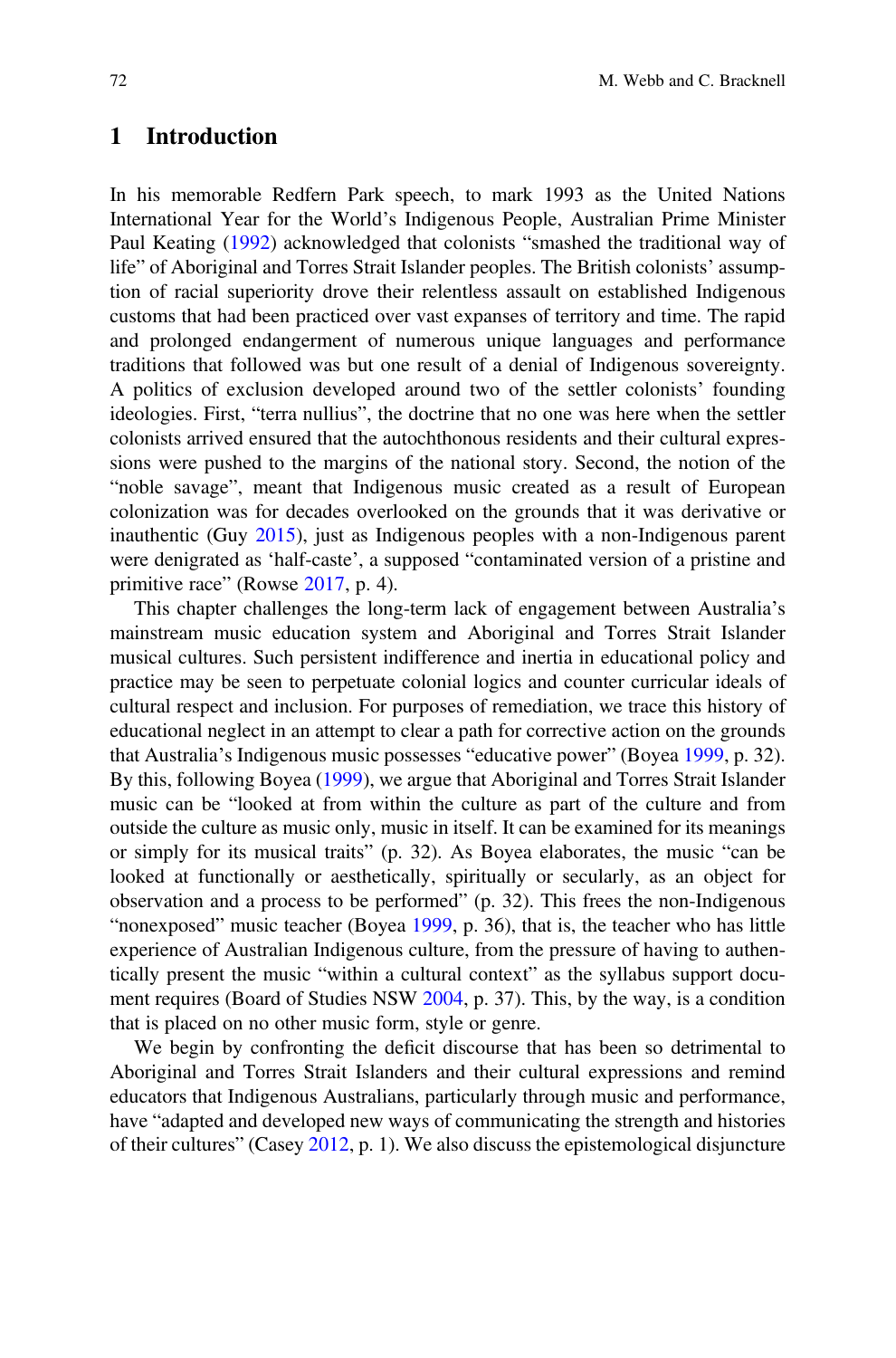that impeded more widespread curricular inclusion of Aboriginal and Torres Strait Islander music by educationists until almost the end of the twentieth century. We devote the remaining space to an exploration of issues that impinge on the music's educative power, especially those relating to definitions, the music's intended audiences and pedagogies.

#### 2 Traditions and Curricula in Transition

The most detailed and sustained historical account to date of the music and dance of an Aboriginal nation is Anna Haebich's Dancing in the Shadows (2018), which demonstrates how the Nyungar people of Western Australia have relied upon performance culture "to survive" the catastrophic impact of colonization (p. 1). Haebich (2018) challenges the fallacy that Indigenous Australians "lost" their culture, which, she writes, "suggests a deliberate ignorance and forgetting on the part of settler colonists that validated the many cruelties and injustices of colonization" (p. 3). Related to this is what Jim Wafer (2017) terms the "doomed cosmology" theory, which maintains that "even if Aboriginal people have, against all odds, managed to survive, at least their cosmology is doomed to extinction, as they come to terms with the consequences of colonial history", another idea that has proven to be false (p. 5). Music educationists have much to learn from studies such as Dancing in the Shadows, which trace and draw out continuities – and, of course, differences – between past and present expressive performance practices.

As Ottosson (2015) explains, "[p]rior to the 1960s, Indigenous Australian expressive cultural forms were, in the main, categorized and evaluated by criteria for 'primitive art', and the lesser the 'contamination' by European contact, the higher their 'authentic' value" (p. 7). For example, in the early 1960s, Aboriginal performers from Bathurst Island and Yirrkala became involved with the Elizabethan Theatre Trust in the creation of "new dynamic performances" that took their music and dance traditions to enthusiastic audiences in Melbourne and Sydney (Harris 2017, n.p.). Such interest was based on particular assumptions about art and aesthetics that arose from an epistemology that was fundamentally foreign to Indigenous culture. One newspaper review of the work signalled at least a faint recognition of the need to engage at a deeper level with Aboriginal cosmological foundations: "Most of us have great goodwill towards Aborigines and their culture, without having more than a superficial knowledge of their art [...] This remarkable stage show is not to be missed" (Giese n.d.). At the same time, "non-Indigenous Australian composers and choreographers were creating hybrid works that drew on barely understood Aboriginal story, music, and dance traditions" (Harris 2017, n.p.). For the last decades of the twentieth century, works by composers such as John Antill, Margaret Sutherland, George Dreyfus, Peter Sculthorpe and Sarah Hopkins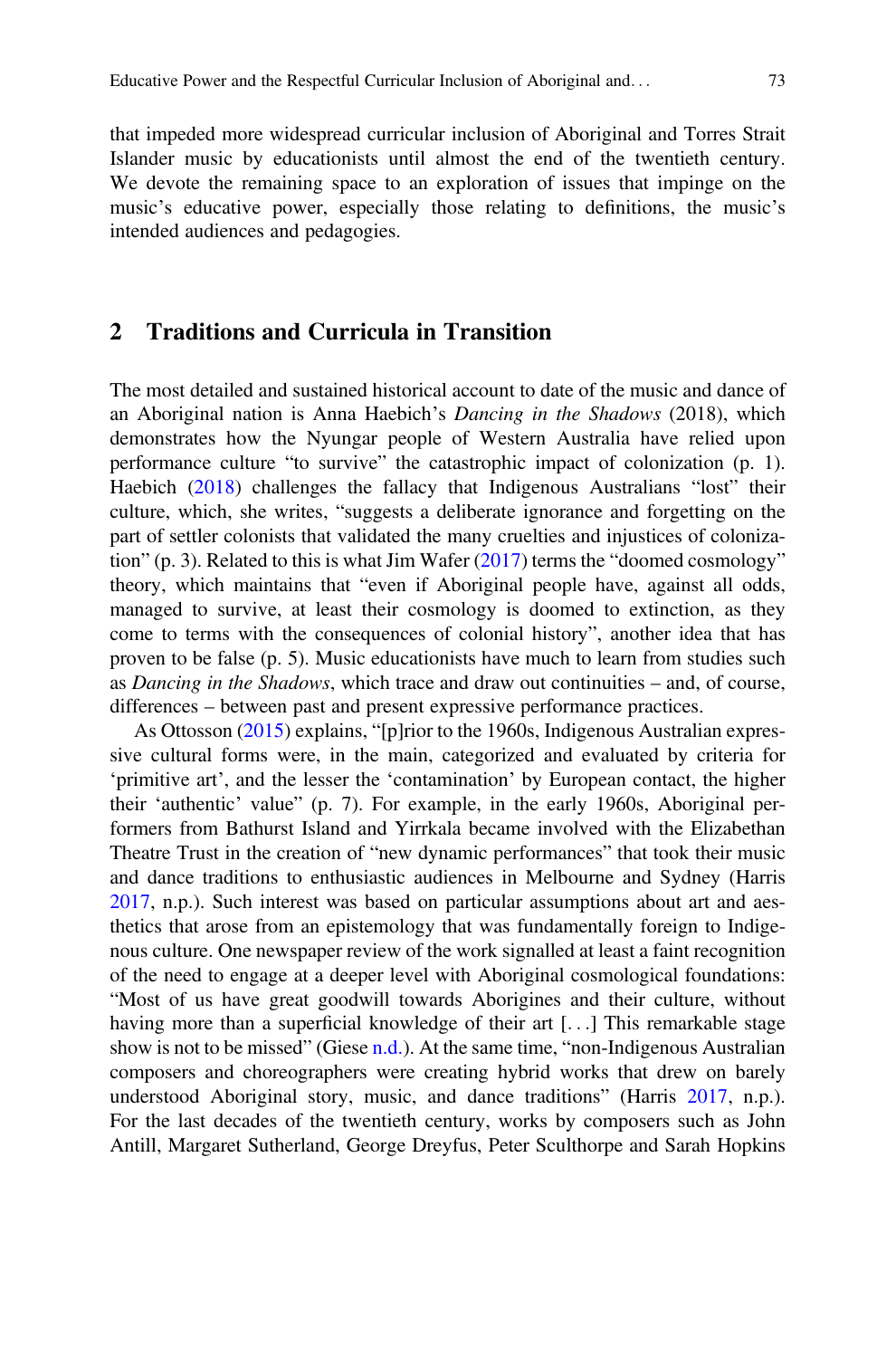and a limited selection of folk and rock songs shaped secondary students' understanding of Aboriginal musical ideas.<sup>1</sup>

By the middle of the twentieth century, ethnomusicologists were studying Aboriginal music and attempted to understand it on its own terms (Ellis 1984). As Catherine Ellis stated, "many of the values we accept as 'normal' in music, products of our own middle-class culture, are seen by others as racist and elitist" (Ellis 1974, p. 25). Ellis recognized a great need for a bridge between the expressive cultural worlds of Indigenous and non-Indigenous Australians. With Lila Rankine, she established the Centre for Aboriginal Studies in Music (CASM) at the University of Adelaide in 1972, where Aboriginal and Western ways of learning were merged to form a bi-musical pedagogy.<sup>2</sup> Nevertheless, from the late 1960s, even as attitudes, policies and practices that largely excluded Indigenous people from public life were being challenged, "monocultural understandings" that were "underpinned by specific notions of 'traditional' and 'authenticity'" became entrenched (Ottosson 2015, p. 6). During this same period, pioneering groundwork for a broader public awareness of musical changes that were underway was being undertaken by prominent Indigenous musicians including Jimmy Little (Yorta Yorta), Dulcie Pitt (whose stage name was Georgia Lee) (Torres Strait Islander) and Vic Simms (Bidjigal). Songmen such as the Yankunytjatjara songwriter Bob Randall, who composed the country style lament "My Brown Skin Baby" in 1964, and Gurnu musician Dougie Young, who around 1963 composed "Land Where the Crow Flies Backwards", began to sing of their experiences of deep loss under the colonial regime.

In the 1980s, scholars issued a call to mainstream music educators to teach Aboriginal and Torres Strait Islander music (Moyle 1981; Kartomi 1988), and some even offered model teaching approaches. For example, by 1980 Alice Moyle had created an extensive educational kit for primary school teachers, but all attempts to have it published were unsuccessful until 1991. Moyle (2019) wished to "develop understanding of the importance of music and dance in the culture that, traditionally, has no writing, and to foster recognition of regional differences in Aboriginal songs and dance" (p. 25). She proposed well-intended projects such as "class-created corroborees" (Moyle 1981, p. 19), which arguably perpetuated a distorted view of the traditions they set out to promote. For various reasons, teachers were halting in their response to such initiatives, and the majority continued to exclude Aboriginal and Torres Strait Islander music from their teaching repertoires.

As an overt politics of multiculturalism gained momentum in Australia,<sup>3</sup> non-Western music was validated in the syllabus of at least one state in the early

<sup>&</sup>lt;sup>1</sup>For example, "Aborigine" by Gary Shearston (from the 1974 album Dingo), "Solid Rock" released in 1982 by Shane Howard's band Goanna and "Blackfella/Whitefella" by Neil Murray and George Rrurrambu of Warumpi Band, released in 1985. This quickly began to change in the mid-1980s as the discussion of pop, country, rock and reggae developments below indicates. On Australian pop music and its appropriation of Aboriginal music from the 1950s to the 1970s, see Casey (2018).

<sup>&</sup>lt;sup>2</sup> For subsequent innovations see Chadwick and Rrurrambu  $(2004)$ .

<sup>&</sup>lt;sup>3</sup>For musical manifestations of this development, see Smith (2009).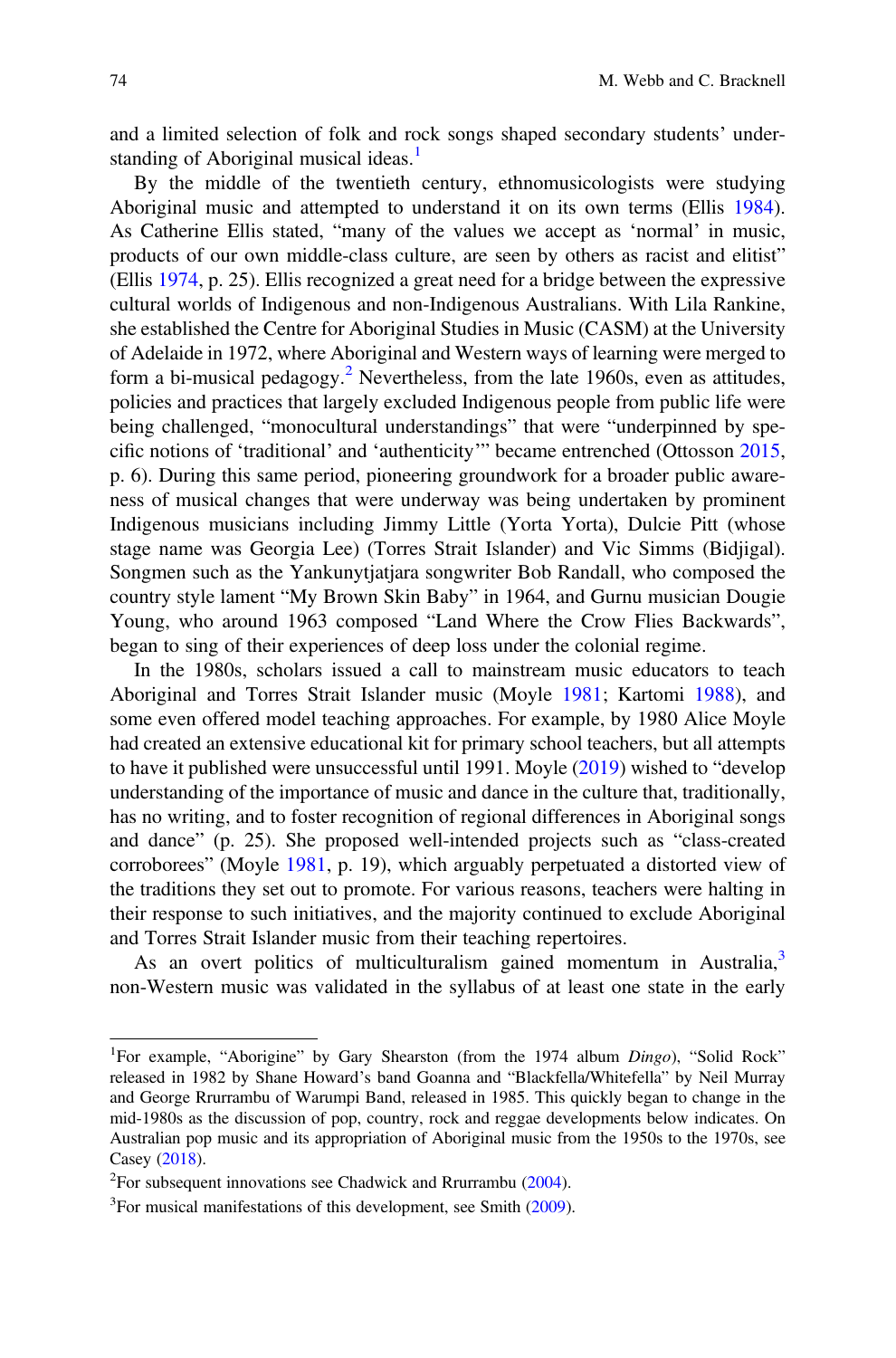1980s (Secondary Schools Board 1983, 8). At the same time, the exclusion of Aboriginal and Torres Strait Islander music continued. Compounding this paradox, in the lead up to the implementation of multiculturalist doctrines, "coincidental with assimilation polices that sought to destroy Aboriginal identity, a growing interest in Aboriginal art and culture captured the interest of Australians at large" (Kleinert 2010, pp. 176–177).

From 1980, Indigenous musicians had adopted rock and reggae to explore themes relating to the impact of settler colonialism. Marcus Breen (1989/2007) notes that such music "was a political statement that laid claim to a missing history" (p. xii). Its sound was a "bricolage of new and emerging expressions of identity that took tribal music, as well as Jimmy Little and rock and roll and cranked it up into a mishmash of cultural empowerment" (p. xi). The band No Fixed Address, formed by students at CASM in 1979, fashioned a sound "that has since defined popular Indigenous music in the country", which, wrote Brent Clough (2012), is "an assemblage of roots reggae, ska, country, rock 'n' roll and now hip-hop – allied to the proclamation of contemporary black identity" (p. 269).

The emergence of the academic field of popular music studies, the reverberations of which began to be felt in school music education in Great Britain and Australia in the 1980s, led educationists to envision the instructional benefits of the newer music forms:

The incorporation of Australian Indigenous popular music in school curricula may be viewed as a means to cultural tolerance, as a role model for Indigenous community members, as a source of musical knowledge, as current social comment or as emblematic of cultural intricacies [...] Aligned with the immediacy of student youth, Australian Indigenous popular music may then prove a potent mix essential to the ongoing process of developing an Australian musical and cultural identity. (Wemyss 1999, p. 36)

The positive reception nationally of the Arnhem Land, Northern Territory band, and Yothu Yindi, whose music appealed to mainstream music educators seeking ways to bring Aboriginal music into their classroom, promised to advance such agendas. The band's success coincided with the rise of the Internet; its website went live in 1995 and expanded the reach of the music, including into educational settings (Neuenfeldt 1997). For lead singer Mandawuy Yunupingu, Yothu Yindi's early 1990s breakout hit, Treaty, meant that:

we were able to take our music [...] to the world. But what 'Treaty' caused here, back in Australia, was the young people, black and white, of different nationalities, understanding our music – Aboriginal music, language, the thinking. When we went out and faced the world, the world accepted our music.<sup>4</sup>

The group included Aboriginal and non-Aboriginal members, and its songs combined local language songs with rock and dance elements; thus it modelled a new way to express cultural complementarity, that is, diverse components all equally necessary to music's impact. Aaron Corn calls the band's song, *Tribal Voice* a "tour

<sup>&</sup>lt;sup>4</sup>Mandawuy Yunupingu from an interview by George Negus on ABC TV, 8 July 2004, quoted on the ArtsEdge website: <http://www.artsedge.dca.wa.gov.au/resources/Pages/Music.aspx>.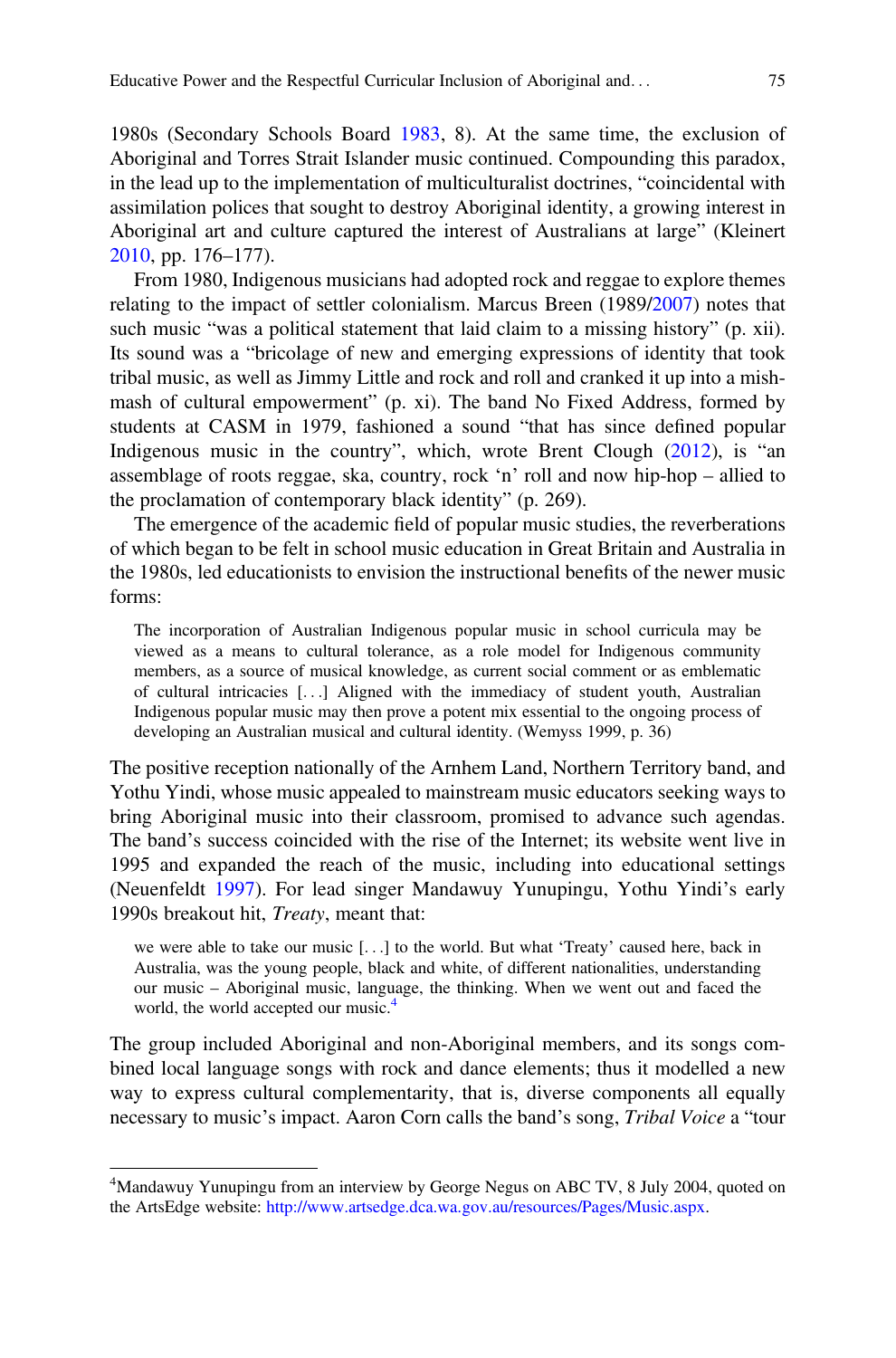de force [that ...] set forth a vision for an Australia in which Indigenous peoples can live in harmony and mutual respect with their fellow citizens, while continuing to practice sacred laws and care for country in their traditions of their ancestors" (Corn 2017, n.p.).

Although Aboriginal and Torres Strait Island music began to be included in school music offerings with greater enthusiasm after Yothu Yindi, it was still treated as Other. Yothu Yindi was primarily considered a (Yolngu) Aboriginal band – it certainly highlighted its Aboriginality – but it was heard predominantly through a world music filter. Yothu Yindi's music tended to be exoticized, and the contributions of the band's white musicians as well as the elements of African diasporic blackness in their sound were downplayed or ignored, and for the most part, so were the subtler political messages of their songs (see Taylor 2007, pp. 156–159).

The new millennium witnessed an outpouring of creative musical expressions by Indigenous musicians, following examples set in the previous two decades by Warumpi Band, Coloured Stone, Yothu Yindi, Archie Roach and Ruby Hunter, Christine Anu, Troy Cassar-Daley and many others. This gained added impetus following the National Apology to the Stolen Generations delivered in 2008 by the then Prime Minister, Kevin Rudd, when it became evident that an Aboriginal and Torres Strait Islander musical renaissance was underway. This was signalled by the release in 2008 of both Geoffrey Gurrumul Yunupingu's self-titled solo album – the first full-length popular music recording sung entirely in an Aboriginal language (Yolngu) – and the first of Jessica Mauboy's outpouring of mainstream pop hits.

Subsequently, music teachers became more aware of, and sensitive towards, protocols and potential restrictions pertaining to the inclusion of certain Indigenous music forms in classroom practice, which was a welcome development. However, many were deterred from programming Aboriginal and Torres Strait Islander music for fear of committing cultural errors (Locke and Prentice 2016). And so, the continuing absence of Indigenous music from classrooms perpetuated a distorted social and cultural understanding of the nation-state and has consequences for both Indigenous and non-Indigenous students to this day. Encountering music of their own cultural heritage in school can affirm Aboriginal and Torres Strait Islander students in their histories and world views and offer comfort and validation (see Boyea 2000, p. 14). And, when handled judiciously, it can beneficially "unsettle" those non-Indigenous students fixed in their own histories and worldviews.

Music educators need to develop confidence and willingness to learn – then teach – about how an Aboriginal or Torres Strait Islander politics of identity and survival has been indispensable to Indigenous peoples' resilience and recovery and how music has been crucial to such initiatives. A meaningful first gesture would be for teachers to commit to recognizing the country or local region of every Indigenous musician whose music they bring into the classroom. Many Aboriginal and Torres Strait Islanders "want to be known not just as [Indigenous] Peoples, but by their own distinct inheritance, their unique and separate nations and tribes" (Boyea 1999, p. 46).

The Australian Indigenous musical landscape is more diverse and complex today than it has been at any previous time. This gradual broadening of the music's scope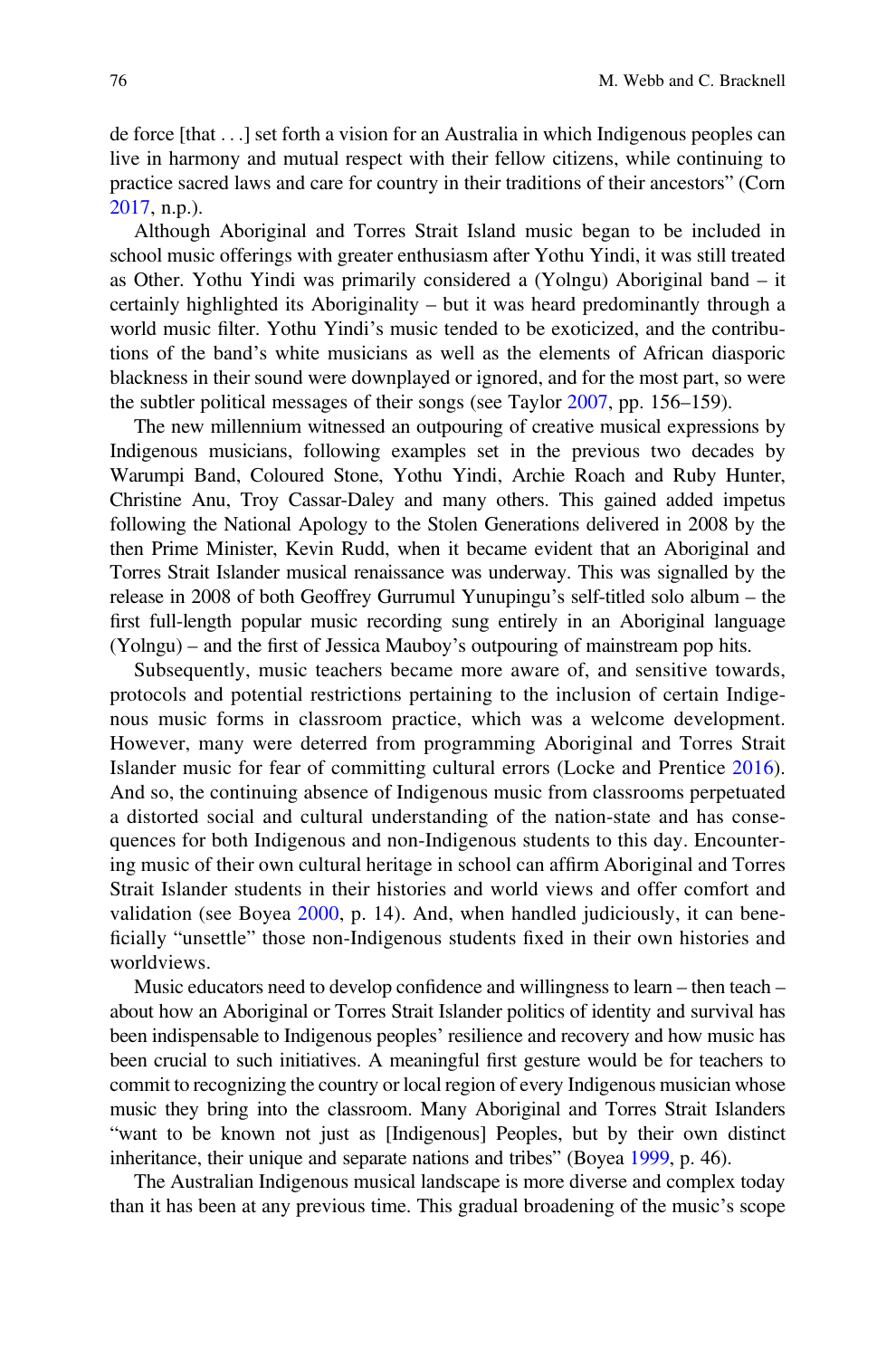has in certain ways enhanced its educative power, by, for example, offering the teacher a broader range of musical repertoire options. In other words, more potential points of entry into the world of Australian Indigenous music now exist. This is helpful for the nonexposed non-Indigenous music teacher who may have "a hard time hearing [Indigenous] music as music, a hard time noticing its complexity, variation, and range of styles, a hard time grasping its principles or organization" (Boyea 1999, 36). It is crucial to have a clear understanding of what comprises contemporary Indigenous music and to be able to discern its intended audiences. These matters have implications for pedagogy, although we are unable to discuss them in detail here. We will however briefly refer to recent innovative classroom work being undertaken in Western Sydney by our colleague Thomas Fienberg (see also Locke and Prentice  $2016$ , pp. 145–148).

#### 3 Identify, Don't Define

The Australian Institute of Aboriginal and Torres Strait Islander Studies (AIATSIS) website states that it is better "to identify rather than define Indigenous peoples [...] based on the fundamental criterion of self-identification as underlined in a number of human rights documents".<sup>5</sup> Indigenous music has been seen to include a wide array of "types and styles [...] such as traditional, ethnic, national, regional and folk" and "incorporate[s] song, dance, storytelling, instrumental music, games and drama" (Locke and Prentice 2016, p. 140). It is clear that definitions of what constitutes Indigenous music risk essentializing the music and culture, a situation that educationists have more recently been striving to overcome. As Bracknell has pointed out elsewhere, since both Indigenous and non-Indigenous musicians in Australia now commonly operate within the same broad range of globally established musical style conventions, "it is counterintuitive to cast 'Indigenous music' as a separate genre" (Bracknell 2019, p. 102). For example, country music created and performed by Aboriginal musicians for a worldwide market need not be classified as Aboriginal country music, that is, it need not be marked as an unusual or divergent form of country music. Further, "Indigenous music" as a coverall term is often reliant on "outsider-perceived notions of authenticity and [it] pigeonholes Indigenous artists as exotic" (p. 103). Hence, Bracknell (2019) proposes a baseline description of Indigenous music whereby it is distinguishable both by its "inclusion of musical or lyrical content derived from Indigenous people" (p. 100), and the "Indigenous status of the artists involved in its production" (p. 100).

Bracknell's (2019) approach further clears the way for classroom engagement with the educative power of Aboriginal and Torres Strait Islander music in that it places the music on an equal footing with other music proposed and prescribed by

<sup>&</sup>lt;sup>5</sup> See Indigenous Australians: Aboriginal and Torres Strait Islander people: [https://aiatsis.gov.au/](https://aiatsis.gov.au/explore/articles/indigenous-australians-aboriginal-and-torres-strait-islander-people) [explore/articles/indigenous-australians-aboriginal-and-torres-strait-islander-people](https://aiatsis.gov.au/explore/articles/indigenous-australians-aboriginal-and-torres-strait-islander-people).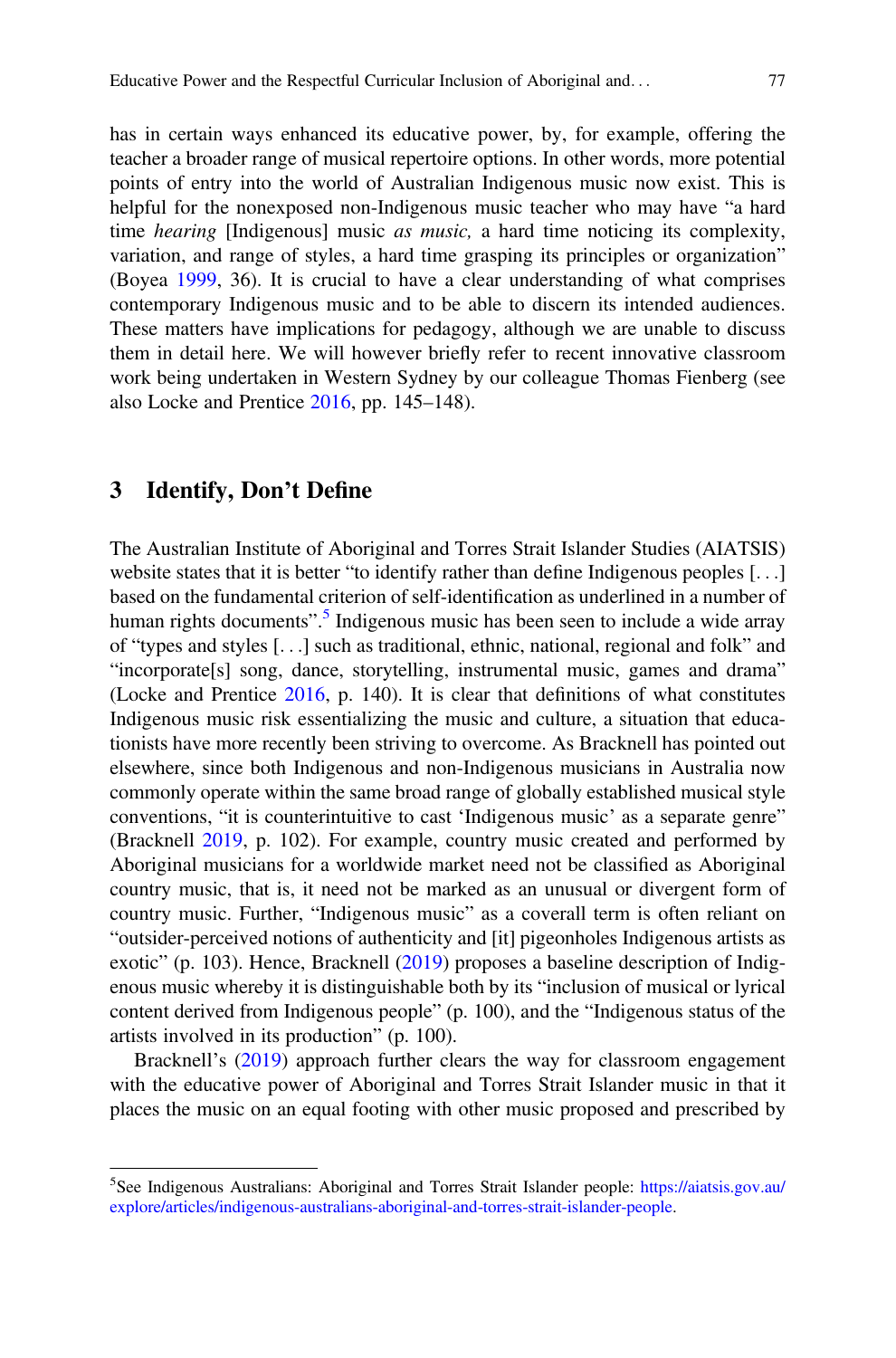the syllabus. Hence, an integrative approach to Indigenous music can be taken, whereby its sonic properties can be studied alongside music from any other historical-cultural tradition "to teach concepts, principles, generalizations, and theories" (Howard and Kelley 2018, p. 18). This goes hand in hand with creating opportunities for students to interact and create music with culture bearers, as discussed later in the chapter, "therefore", as one music education text announces optimistically, "debunking the thinking that one cannot understand another culture" (Howard and Kelley 2018, p. 18).

Versions of the NSW syllabus and supporting documents issued in the new millennium allow for this kind of development, although they still do not reflect the most recent developments in Aboriginal and Torres Strait Islander music. For example, for the compulsory topic "Australian Music", the Stages 4 and 5 (Years  $7-10$ ) syllabus recommends – *in addition* to Australian art music – "traditional and contemporary music of Aboriginal and Torres Strait Islander peoples within a cultural context" (Board of Studies NSW 2003, p. 37). Here the inference is that Indigenous Australian musicians do not participate in the creation or performance of art music, yet this is a musical context which has evolved rapidly over the past decade, as can heard in the work of such Aboriginal composers as William Barton, Deborah Cheetham and Christopher Sainsbury (see Macarthur 2019, p. 212; Sainsbury  $2019$ . <sup>6</sup> Neither the Board of Studies (BOS) nor the New South Wales Educational Standards Authority (NESA) which superseded it has brought the documents into line with current musical reality, despite the fact that the Australian Music Centre (AMC) has released a secondary school educational resource kit relating to the developments  $(AMC n.d.).$ 

The recognition that Aboriginal and Torres Strait Islander music should – or could – be taught "in a cultural context" (Board of Studies NSW 2003, p. 37) opens the way for fuller exploration of the music's educative power. This reflection of the influence of ethnomusicology in music education is a gateway through which Indigenous musicians and community members could – or should – participate in the teaching-learning process, thus pointing to the need for pedagogical expansion. Of the current ideas about Australian Indigenous music and education in circulation, the online Western Australian arts-in-education resource, ArtsEdge, perhaps comes closest to envisioning the music's educative power:

Contemporary Aboriginal music has a multi layered connection to both contemporary Western popular [and now, art] music and to traditional culture, song lines, dreaming, language, country and the spiritual. Like other art forms it has the power to simultaneously transform our understanding of history and culture and to communicate the authentic experience of what it is to be an Indigenous Australian today. (ArtsEdge n.d.)

Contemporary Indigenous music is not merely a hybrid or fusion of Indigenous and non-Indigenous elements but rather a much more nuanced set of musical convergences. Wafer's (2017) important discussion of the traditional-modern

<sup>&</sup>lt;sup>6</sup>See Ngarra-burria: First Peoples Composers in Australia, an Australian Indigenous composers' initiative led by Christopher Sainsbury (Sainsbury  $n.d.$ ) and Sainsbury (2019).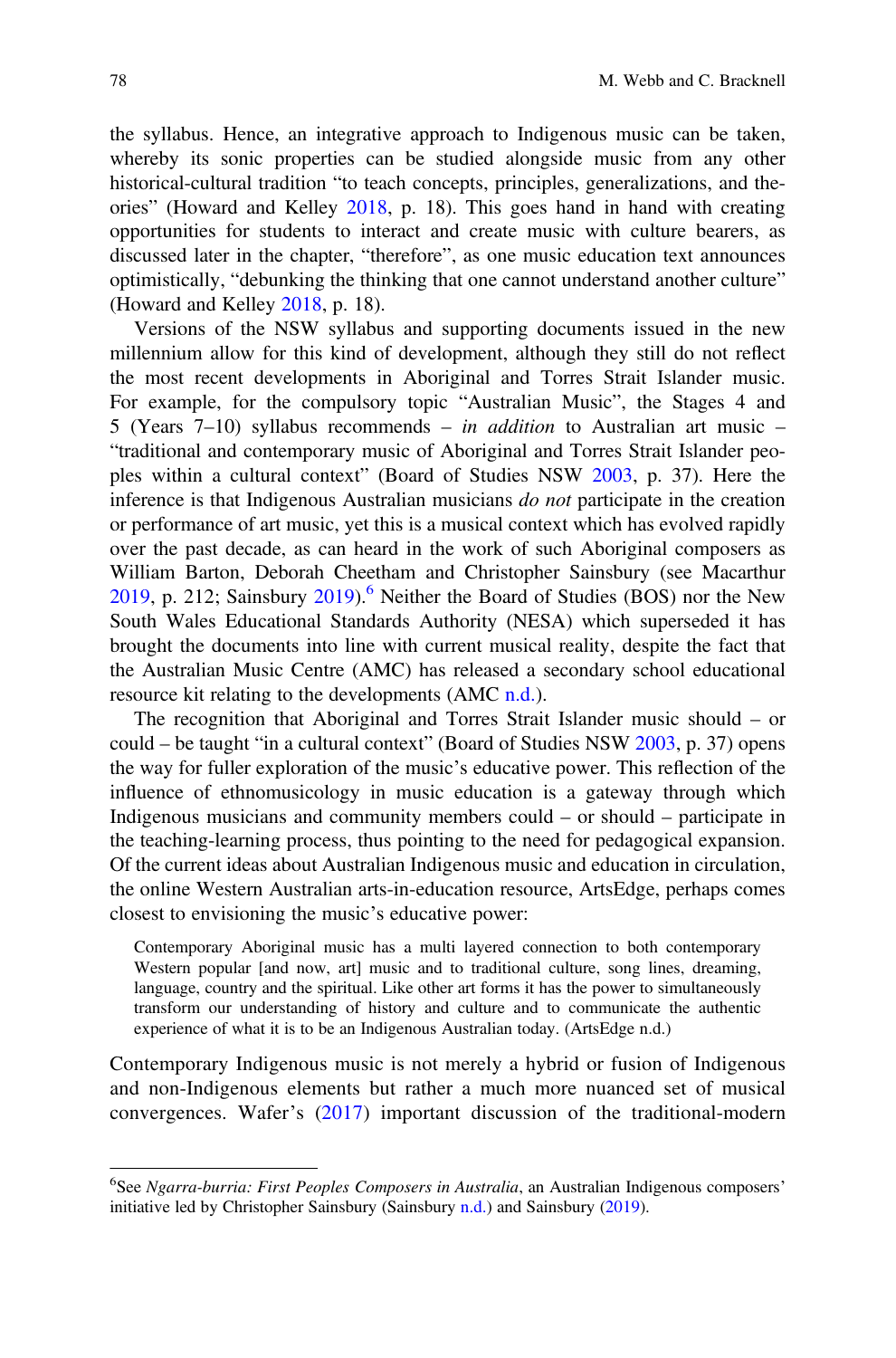song continuum is apposite here, which, helpfully and critically for music education, he extends to encompass the entire field of Aboriginal and Torres Strait Islander music making.

#### 4 Respectful Inclusion

We began this chapter by referring to the respectful inclusion of Aboriginal and Torres Strait Islander music in teaching and learning schedules. Among ideas that have already been mentioned, respectful inclusion would involve acting upon an understanding that Aboriginal and Torres Strait Islander music is generally created with a specific audience in mind (see Fig. 1). Teachers should bear this in mind when selecting music for study. Graeme Smith explained in a 1991 school music resource booklet:

Though many Aboriginal [popular] musicians perform for and aim to please a general market, they also often feel that they are singing especially for an Aboriginal audience and want to express their ideas to that audience in terms and styles that it understands (p. 82).

Casey (2012) makes this point too, stating, "Contemporary Indigenous theatre [broadly understood] is produced for multiple and various audiences; sometimes for specific and general Indigenous communities, and sometimes for both Indigenous and non-Indigenous communities" (p. 3). Teachers must learn to discern the intended audience for specific items of Indigenous music, as well as the music's key purpose.

Figure 1 conceptualizes the potential audiences and functions of Indigenous music. The most general audience domain, nation-state/world, includes music that

| Nation/<br>World  | • Demonstrate cultural survival<br>• Share Indigenous perspectives<br>• Entertainment and commerce           |
|-------------------|--------------------------------------------------------------------------------------------------------------|
| <b>Indigenous</b> | • Maintain group solidarity<br>• Share similar perspectives<br>• Entertainment and commerce                  |
| <b>Local Mob</b>  | • Maintain local identities/cultures<br>• Connect society/environment<br><b>.</b> Entertainment and commerce |

Fig. 1 Schema indicating the nested intended audience(s) for Aboriginal and Torres Strait Islander music, as well as its key function(s)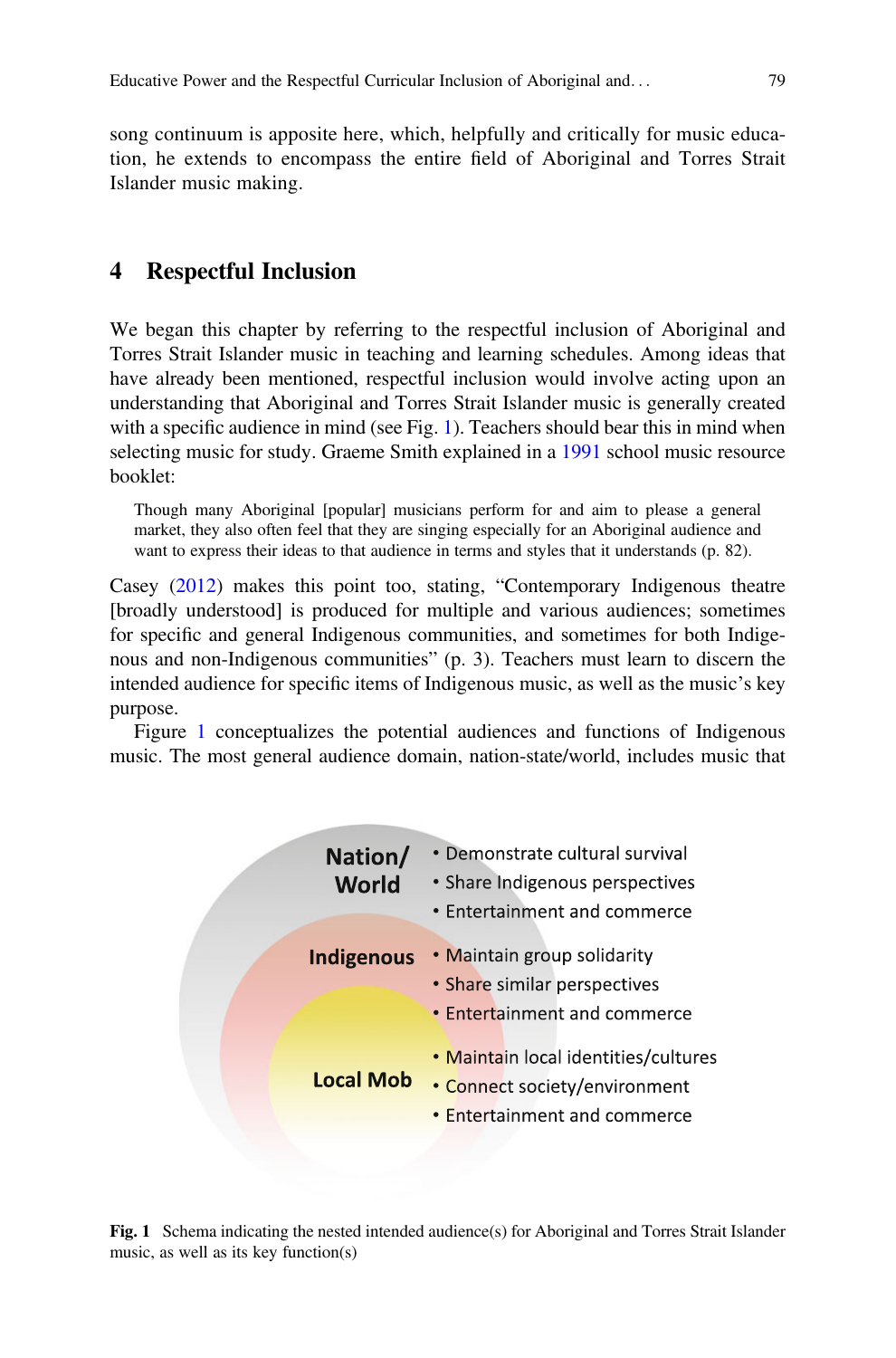communicates Australian Indigenous peoples' perspectives, an informed awareness of which we would consider to be a necessary part of respectful inclusion. Twentyfive years ago, the celebrated Aboriginal musician Archie Roach explained that despite having written songs that dealt with "a lot of things that affected Aboriginal people, [...] I am a separate person from my race." (p. 139). He continued:

So, a lot of my songs I write now, I'd rather be seen as a singer-songwriter. Because you're an Aboriginal person, people think that you must have a statement or an opinion on everything. I think that slowly they're starting to see the music as being just good music. (Quoted in Coolwell 1993, p. 140)

Here Roach implied that he would rather have his songs considered "good music" than be singled out as "Indigenous". This significant point, that Aboriginal and Torres Strait Islander people have both an individual and a group identity, carries a reminder that educators must guard against essentializing their perspectives.

Aboriginal rock singer Dan Sultan echoed Roach's sentiment two decades later and even wrote a song about it: "No More Explanations" from his 2014 album, Blackbird (Sultan 2014). "As Aboriginal artists", Sultan explained, "we find it hard to just be allowed to be artists" (Watt n.d., n.p.). He is grateful to those popular musicians who came before, since their accomplishments allowed him to explore other topics in his song writing:

It used to be that you had to sing about land rights, you had to sing about children being taken away, which I've done [...] but thanks to No Fixed Address and uncle Archie [Roach] I can just be in a rock'n'roll band. I don't have to be a martyr.' (Mathieson 2014, n.p.)

Indeed, the lyrical content in much of the music by contemporary Aboriginal and Torres Strait Islander musicians such as Sultan, Jessica Mauboy, Busby Marou and Thelma Plum addresses themes common in global pop and rock music.

The 2017 song "In Between" by the Aboriginal duo, Apakatjah, from Central Australia was composed with the intention of maintaining Indigenous group solidarity through shared experience and perspectives, as illustrated by the middle "Indigenous" domain in Fig. 1. The lyrics of its first chorus contain the lines, "In a world that sees just black and white/What about me, where is it I fit in?" (Apakatjah 2017). The 2018 rap song "My People" by Aboriginal musician J-Milla (Jacob Nichaloff) opens with these lines: "People forget that I'm half white/But now, I'm speaking out for my black side" (J-Milla 2019). These songs – and others like them – pick up where rock band Coloured Stone's 1984 hit "Black Boy" left off, with its message of pride in one's cultural heritage (Coloured Stone 1997). They also thematically echo the mid-twentieth century country song "Outcast Halfcaste" recently revived by Emma Donovan and Jessie Lloyd (Mission Songs Project 2017). Like "Black Boy" and "Outcast Halfcaste", "In Between" and "My People" primarily address Indigenous people who might identify with their lyrical exploration of Indigenous identity and belonging.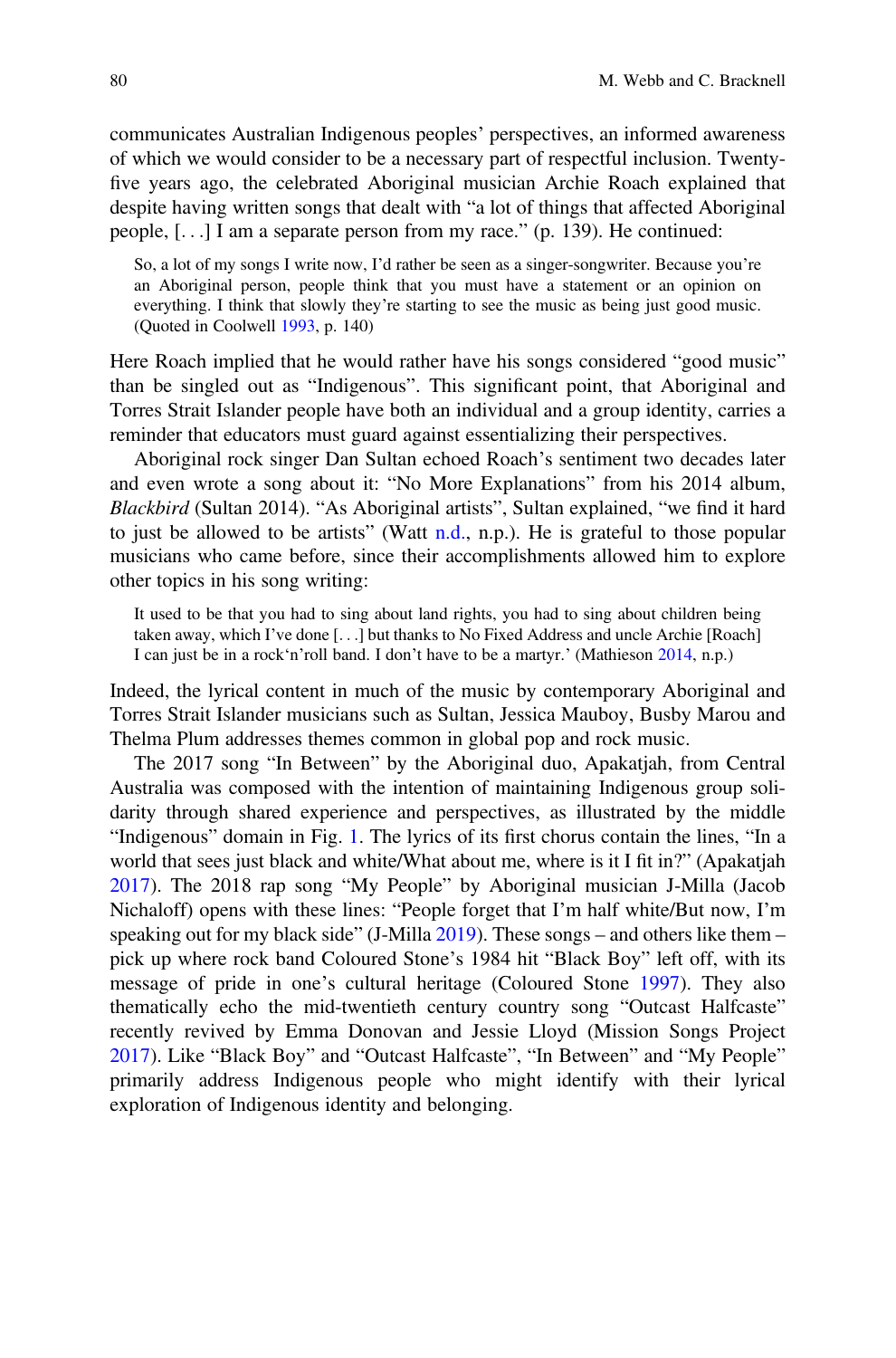At the most specific level is music created by and for a Local Mob,<sup>7</sup> which may or may not be restricted in audience terms to members of that community. In parts of the country where Aboriginal "land-based cosmologies have survived down to the present day", the related singing practices that form part of an "unbroken tradition" may be specifically intended for a very particular local audience (Wafer 2017, p. 5). Still, one Aboriginal traveling song known by various names including "Wanji Wanji" was performed throughout the last century across half of the continent (Turpin et al. 2019).

Discerning the intended audience for a particular piece of music could, and in many cases should, involve consulting with representatives of Aboriginal or Torres Strait Islander communities. Students in our university class have successfully contacted musicians through social media, by which means they have gained insights into song meanings and have secured permission to perform certain songs. Music created for nation-state/world audiences is generally well suited for school study, although since each domain includes music that is commercially available, educators could explore such music for its educational potential as well.

#### 5 A Pedagogy of Partnership

Dialogue between Indigenous and non-Indigenous music educators is of paramount importance when developing curricula involving Aboriginal and Torres Strait Islander music. Since the new millennium "non-Indigenous composers have engaged in collaborative projects with Indigenous musicians" (Macarthur 2019, p. 212), resulting in works such as Paul Stanhope's 2014 dramatic cantata, Jandamarra: Sing for the Country. For a number of years our colleague Thomas Fienberg has been developing and trialling new approaches to teaching Indigenous music derived from his study of such collaborative performance and composition processes. His PhD study tracked over several years the attitudes and levels of engagement of a cohort of non-Indigenous Sydney secondary school elective music students of diverse cultural backgrounds as he taught them about Aboriginal and Torres Strait Islander music (Fienberg 2019a). The students' learning culminated in a project that involved the "collaborative reworking of two songs that had been shared with the class by Ngiyampaa composer and dancer Peter Williams" (Fienberg 2019a, p. iii).

Since 2017, Fienberg has participated in an ongoing school-based artistic outreach programme that "make[s] space for Indigenous voices to guide instruction and share knowledge" (Fienberg 2019b, n.p.). His recent working processes can be glimpsed in a video produced in 2020 as part of an artist-in-residence programme run at the Western Sydney secondary school where he teaches, which involved the

<sup>&</sup>lt;sup>7</sup>The Aboriginal term "mob" is an English loan word that refers to a cohesive group such as a specific extended family, or more broadly, a linguistic community.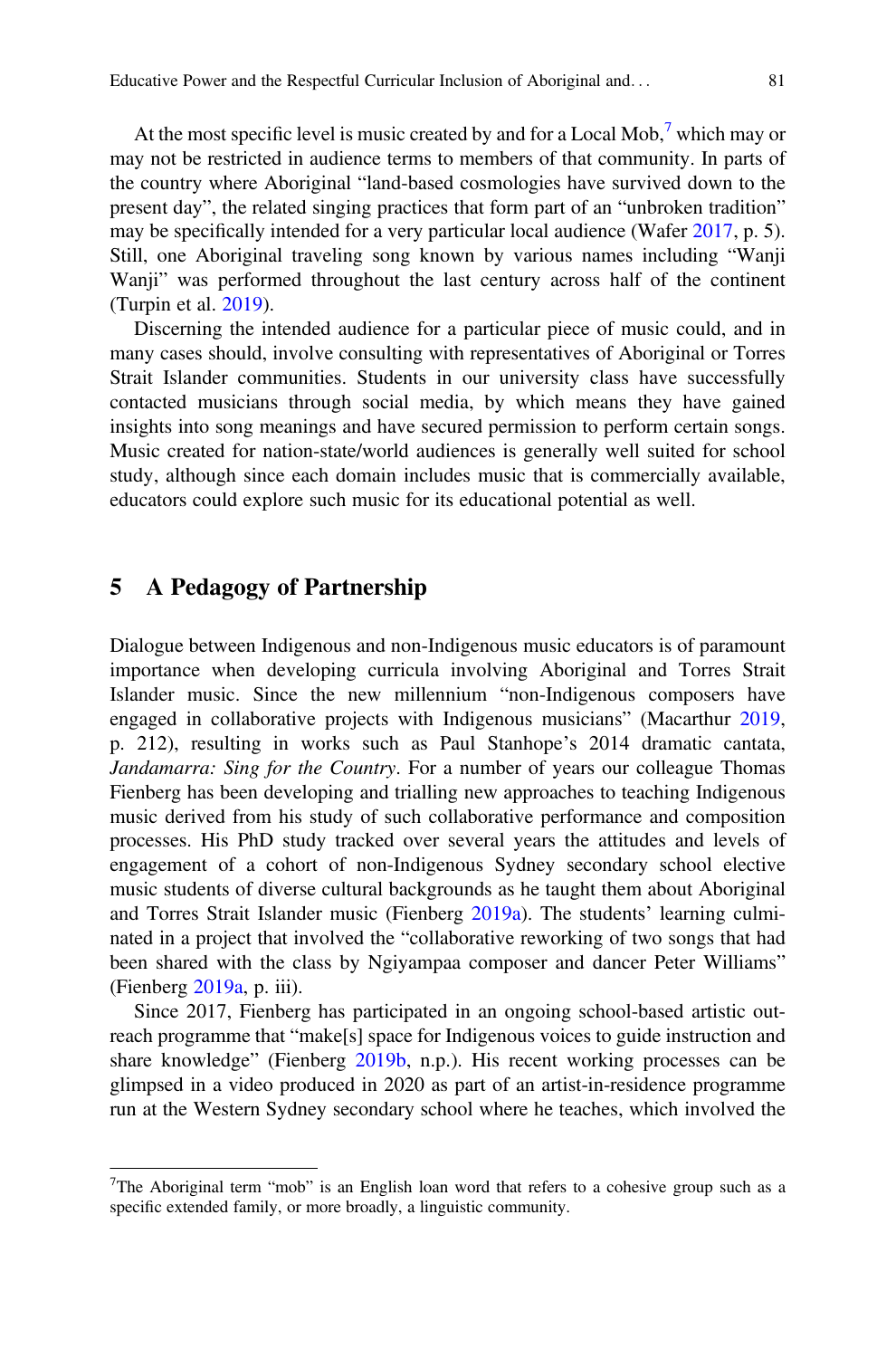

Fig. 2 Screenshot from the "Bapa" collaborative performance video involving student singers and dancers, Evie J. Willie (bottom right), Neville Williams-Boney (bottom centre) and teacher instrumentalists. (Source: NSW Department of Education 2020b, Used with permission of the NSW Department of Education)

Wiradjuri/Ni-Vanuatu singer Evie J. Willie (NSW Department of Education 2020a). With Fienberg himself on guitar and a fellow teacher on double bass, Willie and several students perform the song "Bapa" by the late Geoffrey Gurrumul, singing in the Yolngu language of the Northern Territory. The Wiradjuri dancer-choreographer Neville Williams-Boney created dance movements inspired by the song lyrics, excerpts of which can be seen being rehearsed in an inset in the video (Fig. 2). Not only is the approach collaborative and culturally inclusive; it also reunites song and dance in ways previously untried in the suburban school setting.

Such projects have the potential for expansion and broader application and indicate the educative power of Indigenous music and dance forms and practices, where the cultural aspects of language, song, dance and story can be explored from various mutually enriching perspectives. As Boyea (1999) convincingly argues, in the classroom, Indigenous music "provides, more powerfully than other media, opportunity for [non-Indigenous people] to sense the depth and power and intensity of [Indigenous] life, to experience its difference, and yet to feel a closeness to [Indigenous] ways that cannot be spoken, fully understood, or retained" (p. 36).

#### 6 Conclusion

In this chapter we have argued for the full, respectful curricular inclusion of Aboriginal and Torres Strait Islander music, in order to promote in schools a more balanced and equitable social and cultural vision of the nation-state. Strategies we have proposed towards this end include avoiding making a binary distinction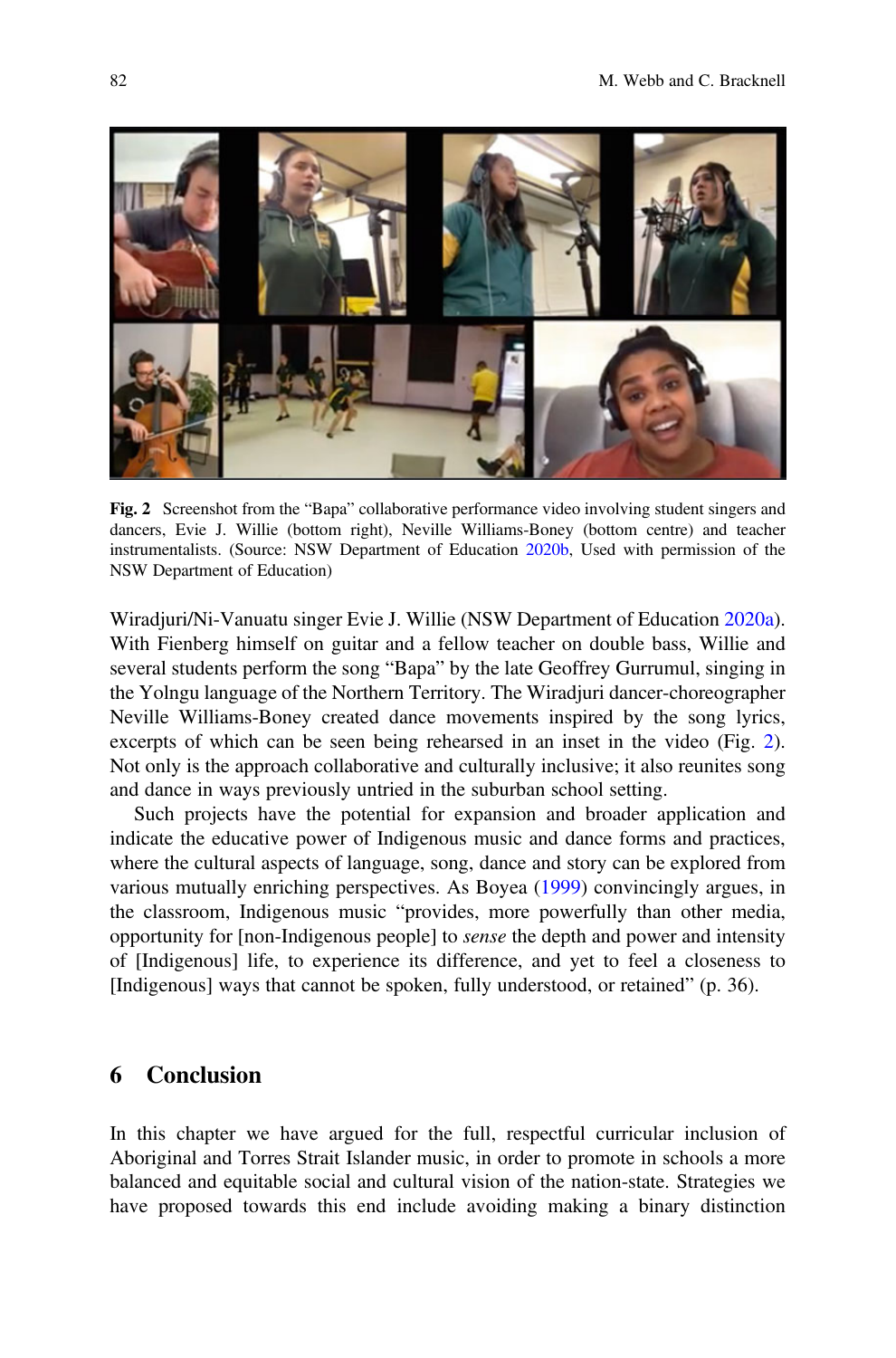between traditional and contemporary music, learning to discern the intended audience for specific items of Indigenous music as well as the music's key purpose and guarding against essentializing Indigenous perspectives – the first step being to acknowledge the country of musicians studied, out of an awareness of Indigenous linguistic and cultural diversity.

A hopeful sign of changing attitudes in Australian society and musical culture is the recent upsurge in collaborations between non-Indigenous and Indigenous musicians. "The Campfire Song" by Kasey Chambers (2018) featuring Yawuru elder and musician Alan Pigram, "Someone" by William Crighton (2018) featuring Arnhem Land singer Stanley Gawurra Gaykamangu and Jaara Nyilamum by Yorta/Dja Wurrung composer Lou Bennett AM (2020) with the Australian String Quartet are but three recent examples of a trend that relates to aspects of Australia's often troubled national politics of reconciliation between Indigenous and non-Indigenous people. As we have shown, these kinds of inclusionary musical expressions point to the potential of pedagogies involving partnership.

By drawing on the notion of educative power, it has been our intention to encourage – empower even – teachers of all backgrounds to explore ways to respectfully incorporate Aboriginal and Torres Strait Islander music in their teaching repertoires and place it on an equal footing with other music they teach. Given the considerable diversity of Indigenous musical expressions now readily accessible, they can employ familiar musical-technical approaches even as they begin to more fully investigate the music's cultural-contextual meanings. The latter will entail consultation and partnership with Aboriginal and Torres Strait Islander cultural representatives – musicians, community members and Indigenous fellow teachers. This will help clear the way for the classroom to become an environment in which students can glimpse the vitality of contemporary Australian Indigenous musical expressions.

#### References

- AMC (Australian Music Centre). (n.d.). Ngarra Burria: Part 1. Digital educational resource kit. [http://echo.australianmusiccentre.com.au/#lm-9.](http://echo.australianmusiccentre.com.au/#lm-9) Accessed 17 Jul 2020.
- Apakatjah. (2017). In between. On In between [CD]. Australia: CAAMA Music.
- Bennett, L. (2020). Jarra Nyilamum [recorded by Lou Bennett and the Australian String Quartet]. On Australian Anthology [Digital album]. Australia: Dr Lou Bennett AM and Australian String Quartet.
- Board of Studies NSW. (2003). Music years 7–10 syllabus. Sydney: Board of Studies NSW.
- Board of Studies NSW. (2004). Music years 7–10 syllabus advice on programming and assessment. Sydney: Board of Studies NSW.
- Boyea, A. (1999). Encountering complexity: Native musics in the curriculum. *Philosophy of Music* Education Review, 7(1), 31–48.
- Boyea, A. (2000). Teaching native American music with story for multicultural ends. Philosophy of Music Education Review, 8(1), 14–23.
- Bracknell, C. (2019). Identity, language and collaboration in Indigenous music. In L. Bamblett, F. Myers, & T. Rowse (Eds.), The difference identity makes: Indigenous cultural capital in Australian cultural fields (pp. 99–123). Canberra: Aboriginal Studies Press.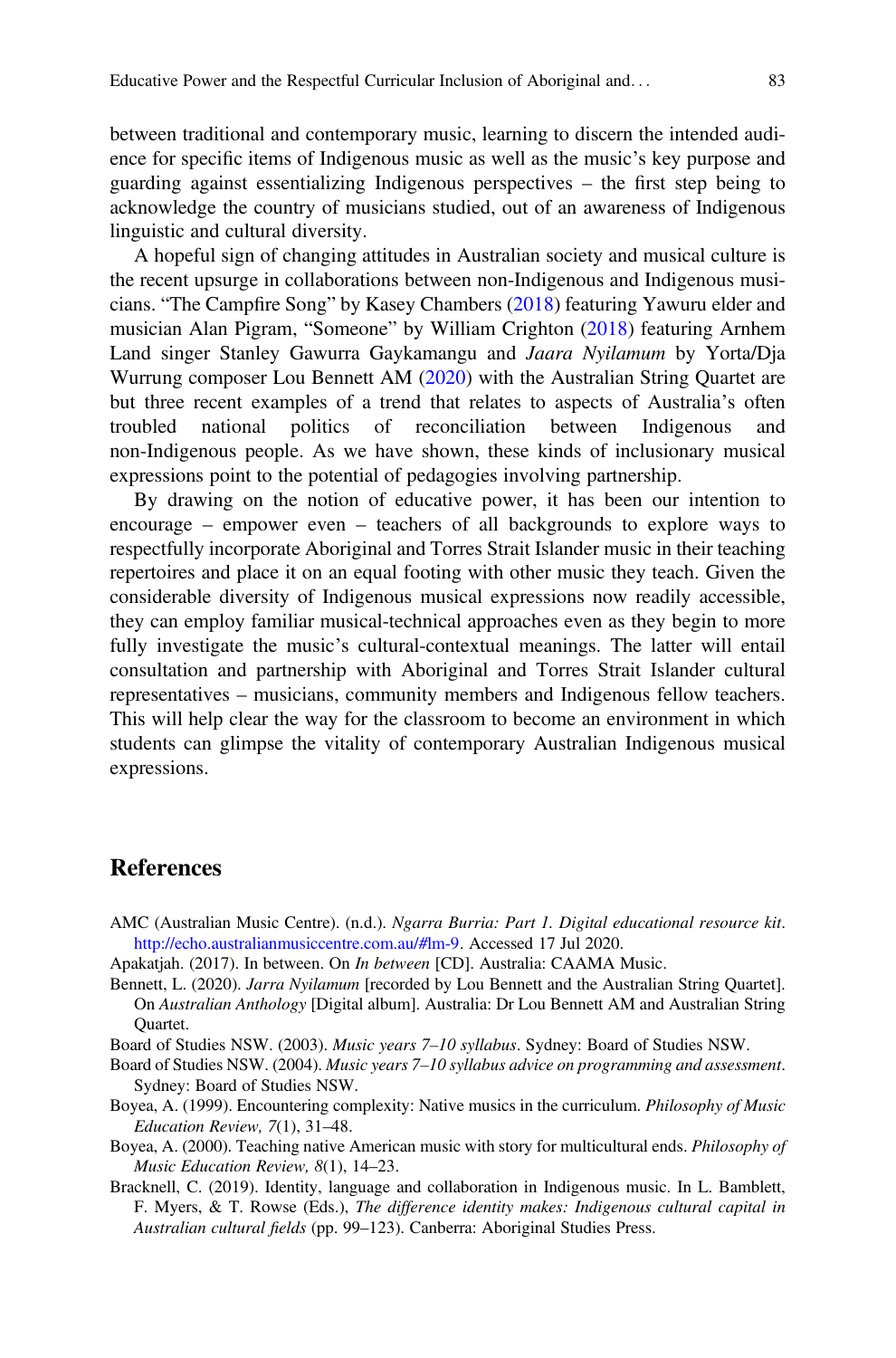- Breen, M. (2007/1989). Preface. In M. Breen (Ed.), Our place, our music: Aboriginal music, Australian popular music in perspective volume 2 (pp. xi–xii). Canberra: Aboriginal Studies Press.
- Casey, M. (2012). Telling stories: Aboriginal Australian and Torres Strait Islander performance. North Melbourne: Australian Scholarly.
- Casey, B. (2018). "Sun Arise": The appropriation of Australia's First Peoples' music, 1956–1974. Journal of Australian Studies, 42(3), 357–373.
- Chadwick, G., & Rrurrambu, G. (2004). Music education in remote Aboriginal communities. The Asia-Pacific Journal of Anthropology, 5(2), 159–171.
- Chambers, K. (2018). The campfire song [recorded by Kasey Chambers and The Fireside Disciples featuring Alan Pigram]. On Campfire [CD]. Australia: Warner Music.
- Clough, B. (2012). Oceanic reggae. In C. Cooper (Ed.), Global reggae (pp. 265–283). Jamaica: Canoe Press.
- Coloured Stone. (1997). Black boy. On Bunna Lawrie's best of Coloured Stone Vol. 1 [CD]. Australia: CAAMA Music.
- Coolwell, W. (1993). My kind of people: Achievement, identity and Aboriginality. St Lucia: University of Queensland Press.
- Corn, A. (2017, September 14). My favourite album: Yothu Yindi's Tribal Voice. The Conversation. [https://theconversation.com/my-favourite-album-yothu-yindis-tribal-voice-83643.](https://theconversation.com/my-favourite-album-yothu-yindis-tribal-voice-83643) Accessed 16 Jul 2020.
- Crighton, W. (2018). Someone [recorded by William Crighton featuring Stanley Gawurra Gaykamangu]. On Empire [CD]. Australia: Australian Broadcasting Corporation.
- Ellis, C. J. (1974). Music education and Aboriginal performers. The Australian Journal of Indigenous Education, 14, 25–26.
- Ellis, C. J. (1984). The nature of Australian Aboriginal music. International Journal of Music Education, 4(1), 47–50.
- Fienberg, T. (2019a). Collaboration, community and co-composition: A music educator's ethnographic account of learning (through and from) Aboriginal and Torres Strait Islander music. PhD Thesis, The University of Sydney.
- Fienberg, T. (2019b). Finding Solid Ground: Industry collaboration and mentoring Aboriginal and Torres Strait Islander students in Australian schools. Paper presented at the 14th Cultural Diversity in Music Education International Conference, Tel Aviv, Israel 16–19 June 2019. [https://cdime2019.levinsky.ac.il/wp-content/uploads/sites/16/2019/05/Finding-Solid-Ground-](https://cdime2019.levinsky.ac.il/wp-content/uploads/sites/16/2019/05/Finding-Solid-Ground-Sunday-16.pdf)[Sunday-16.pdf.](https://cdime2019.levinsky.ac.il/wp-content/uploads/sites/16/2019/05/Finding-Solid-Ground-Sunday-16.pdf) Accessed 17 Jul 2020.
- Giese, H. (n.d.). Webpage. [http://www.harrychristiangiese.com.au/culture.html.](http://www.harrychristiangiese.com.au/culture.html) Accessed 9 Dec 2019.
- Guy, S. (2015). Bodies, myth, and music: How contemporary Indigenous music contesting a mythologized Australian nationalism. eSharp 23, 1–21. Online: [http://www.gla.ac.uk/media/](http://www.gla.ac.uk/media/media_404383_en.pdf) [media\\_404383\\_en.pdf](http://www.gla.ac.uk/media/media_404383_en.pdf). Accessed 17 Jul 2020.
- Haebich, A. (2018). Dancing in the shadows: Histories of Nyungar performance. Crawley: UWA Publishing.
- Harris, A. (2017, April 6). Dreamtime to Aboriginal theatre: Representations of Indigenous music and dance. Talk given at the national Library of Australia. [https://www.nla.gov.au/audio/](https://www.nla.gov.au/audio/dreamtime-to-aboriginal-theatre) [dreamtime-to-aboriginal-theatre.](https://www.nla.gov.au/audio/dreamtime-to-aboriginal-theatre) Accessed 17 Jul 2020.
- Howard, K., & Kelley, J. (2018). World music pedagogy: Secondary school innovations (Vol. 3). New York: Routledge.
- J-Milla. (2019). My people [digital]. Australia: Black and Deadly Records.
- Kartomi, M. J. (1988). 'Forty-thousand years': Koori music and Australian music education. Australian Journal of Music Education, 1(special issue), 11–28.
- Keating, P. (1992). Transcript of Redfern Park Speech (Year of the World's Indigenous People) delivered on 10 December. [https://antar.org.au/sites/default/](https://antar.org.au/sites/default/files/paul_keating_speech_transcript.pdf)files/paul\_keating\_speech\_tran [script.pdf.](https://antar.org.au/sites/default/files/paul_keating_speech_transcript.pdf) Accessed 17 Jul 2020.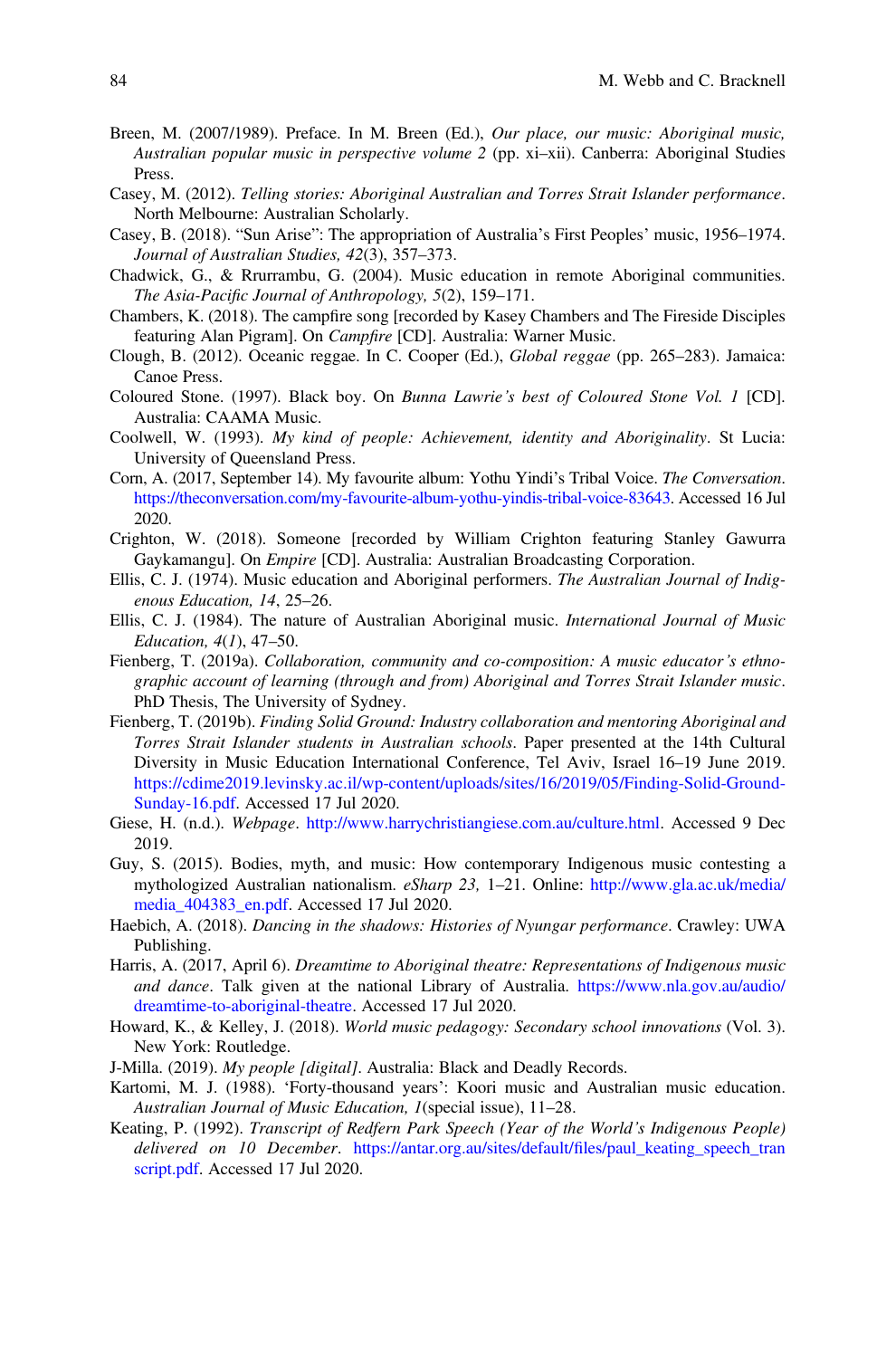- Kleinert, S. (2010). Aboriginal enterprises: Negotiating an urban Aboriginality. Aboriginal History, 34, 171–196.
- Locke, T., & Prentice, L. (2016). Facing the Indigenous 'other': Culturally responsive research and pedagogy in music education. The Australian Journal of Indigenous Education, 45(2), 139–151.
- Macarthur, S. (2019). Seeking the Indigenous dimensions of the Australian classical music field. In L. Bamblett, F. Myers, & T. Rowse (Eds.), The difference identity makes: Indigenous cultural capital in Australian cultural fields (pp. 200–215). Canberra: Aboriginal Studies Press.
- Mathieson, C. (2014). Dan Sultan: The music of back and forth. SMH. [https://www.smh.com.au/](https://www.smh.com.au/entertainment/music/dan-sultan-the-music-of-back-and-forth-20140403-361d5.html) [entertainment/music/dan-sultan-the-music-of-back-and-forth-20140403-361d5.html](https://www.smh.com.au/entertainment/music/dan-sultan-the-music-of-back-and-forth-20140403-361d5.html). Accessed 17 Jul 2020.
- Mission Songs Project. (2017). The songs back home. CD recording MP002. [http://](http://missionsongsproject.com/) [missionsongsproject.com/](http://missionsongsproject.com/)
- Moyle, A. (1981). Classroom studies in Aboriginal music and dance. The Australian Journal of Music Education, 29, 17–20.
- Moyle, A. (2019). MS 3501 Alice Moyle Collection: Finding aid. Australian Institute of Aboriginal and Torres Strait Islander Studies. [https://aiatsis.gov.au/sites/default/](https://aiatsis.gov.au/sites/default/files/catalogue_resources/ms3501_moyle.pdf)files/catalogue\_resources/ [ms3501\\_moyle.pdf](https://aiatsis.gov.au/sites/default/files/catalogue_resources/ms3501_moyle.pdf). Accessed 17 Jul 2020.
- Neuenfeldt, K. (1997, February). Indigenous popular music: An example of cultural vitality and a curriculum resource. Counterpoint, 42–46.
- NSW Department of Education. (2020a, June 3). Student musical tribute to Dr G. [https://education.](https://education.nsw.gov.au/news/latest-news/student-musical-tribute-to-dr-g) [nsw.gov.au/news/latest-news/student-musical-tribute-to-dr-g.](https://education.nsw.gov.au/news/latest-news/student-musical-tribute-to-dr-g) Accessed 17 Jul 2020.
- NSW Department of Education. (2020b, June 3). Evans High School Solid Ground Artist in Residence Program 'Bapa' Dr G Yunupingu. Video, 2:47. [https://education.nsw.gov.au/news/](https://education.nsw.gov.au/news/latest-news/student-musical-tribute-to-dr-g) [latest-news/student-musical-tribute-to-dr-g](https://education.nsw.gov.au/news/latest-news/student-musical-tribute-to-dr-g). Accessed 17 Jul 2020.
- Ottosson, Å. (2015). Making Aboriginal men and music in Central Australia. New York: Bloomsbury Academic.
- Rowse, T. (2017). Indigenous and other Australians since 1901. Sydney: UNSW Press.
- Sainsbury, C. (2019). Platform Papers 59: Ngarra-Burria: New music and the search for an Australian sound. Sydney: Currency Press.
- Sainsbury, C. (n.d.). Ngarra-Burria. <http://www.sainsburymusic.com/ngarra-burria>. Accessed 17 Jul 2020.
- Secondary Schools Board. (1983). Music syllabus years 8-10. Sydney: D. West, Government Printer.
- Smith, G. (1991). Australian popular music. Sydney: Australian Music Centre.
- Smith, G. (2009). Public multicultural music and the Australian state. *Music & Politics*,  $3(2)$ ,  $1-14$ . [https://quod.lib.umich.edu/m/mp/9460447.0003.202/%2D%2Dpublic-multicultural-music](https://quod.lib.umich.edu/m/mp/9460447.0003.202/%2D%2Dpublic-multicultural-music-and-the-australian-state?rgn=main;view=fulltext)[and-the-australian-state?rgn](https://quod.lib.umich.edu/m/mp/9460447.0003.202/%2D%2Dpublic-multicultural-music-and-the-australian-state?rgn=main;view=fulltext)=[main;view](https://quod.lib.umich.edu/m/mp/9460447.0003.202/%2D%2Dpublic-multicultural-music-and-the-australian-state?rgn=main;view=fulltext)=[fulltext.](https://quod.lib.umich.edu/m/mp/9460447.0003.202/%2D%2Dpublic-multicultural-music-and-the-australian-state?rgn=main;view=fulltext) Accessed 17 Jul 2020.
- Taylor, T. (2007). Beyond exoticism: Western music and the world. Durham: Duke University Press.
- Turpin, M., Croft, B., Bracknell, C., & Meakins, F. (2019). Aboriginal Australia's smash hit that went viral. The Conversation. [https://theconversation.com/aboriginal-australias-smash-hit-that](https://theconversation.com/aboriginal-australias-smash-hit-that-went-viral-112615)[went-viral-112615](https://theconversation.com/aboriginal-australias-smash-hit-that-went-viral-112615). Accessed 17 Jul 2020.
- Wafer, J. (2017). Introduction: Everything got a song. In J. Wafer & M. Turpin (Eds.), Recirculating songs: Revitalising the singing practices of Indigenous Australia (pp. 1–44). Canberra: Asia-Pacific Linguistics.
- Watt, D. (n.d.). Dan Sultan. *The Beat.* <https://www.beat.com.au/dan-sultan-2/>. Accessed 17 Jul 2020.